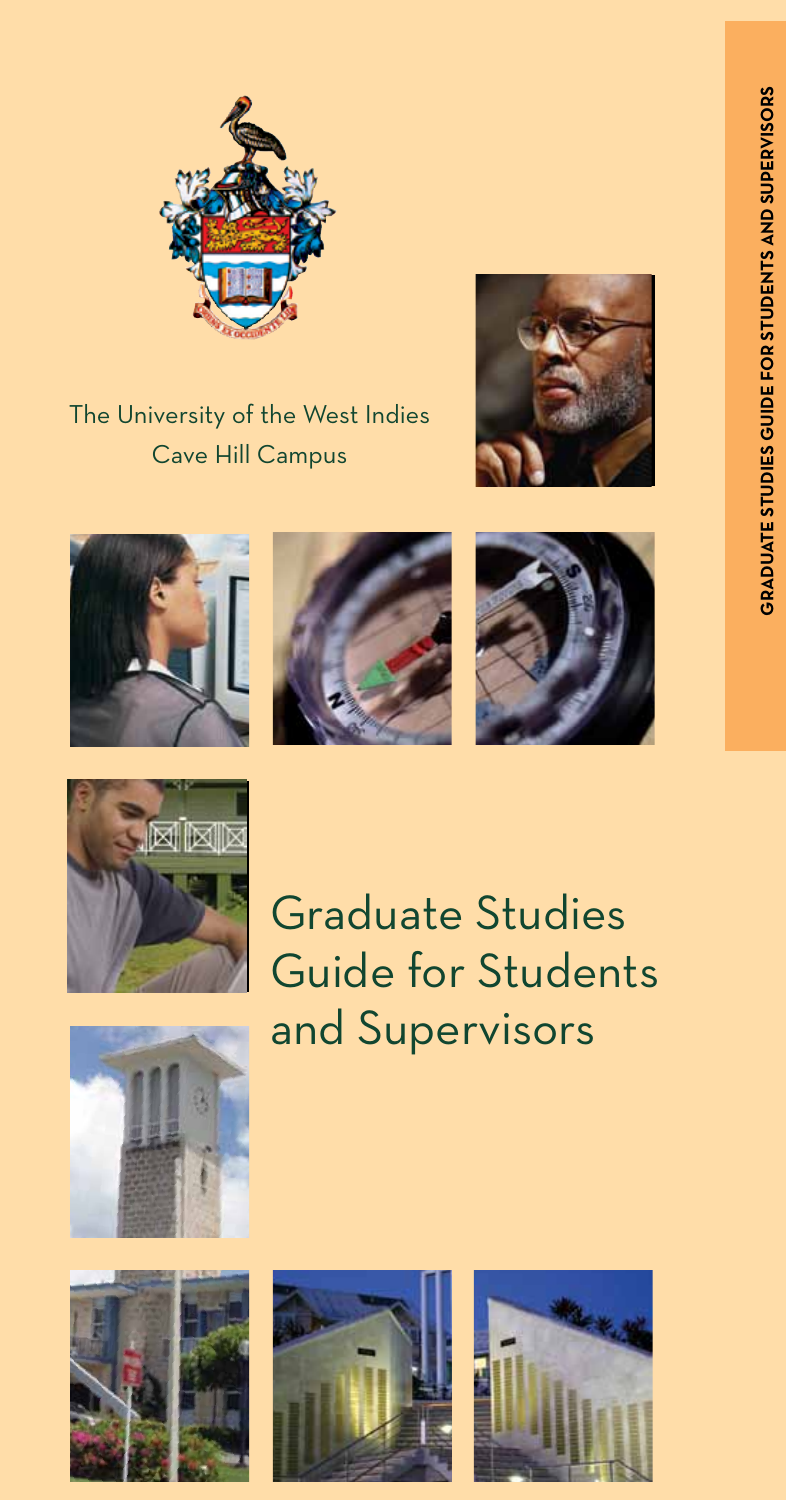

# THE UNIVERSITY OF THE WEST INDIES

### Cave Hill Campus

## MISSION

To advance education and create knowledge through excellence in teaching, research, innovation, public service, intellectual leadership and outreach in order to support the inclusive (social, economic, political, cultural, environmental) development of the Caribbean region and beyond.

## VISION

By 2017, the University will be globally recognised as a regionally integrated, innovative, internationally competitive university, deeply rooted in all aspects of Caribbean development and committed to serving the diverse people of the region and beyond.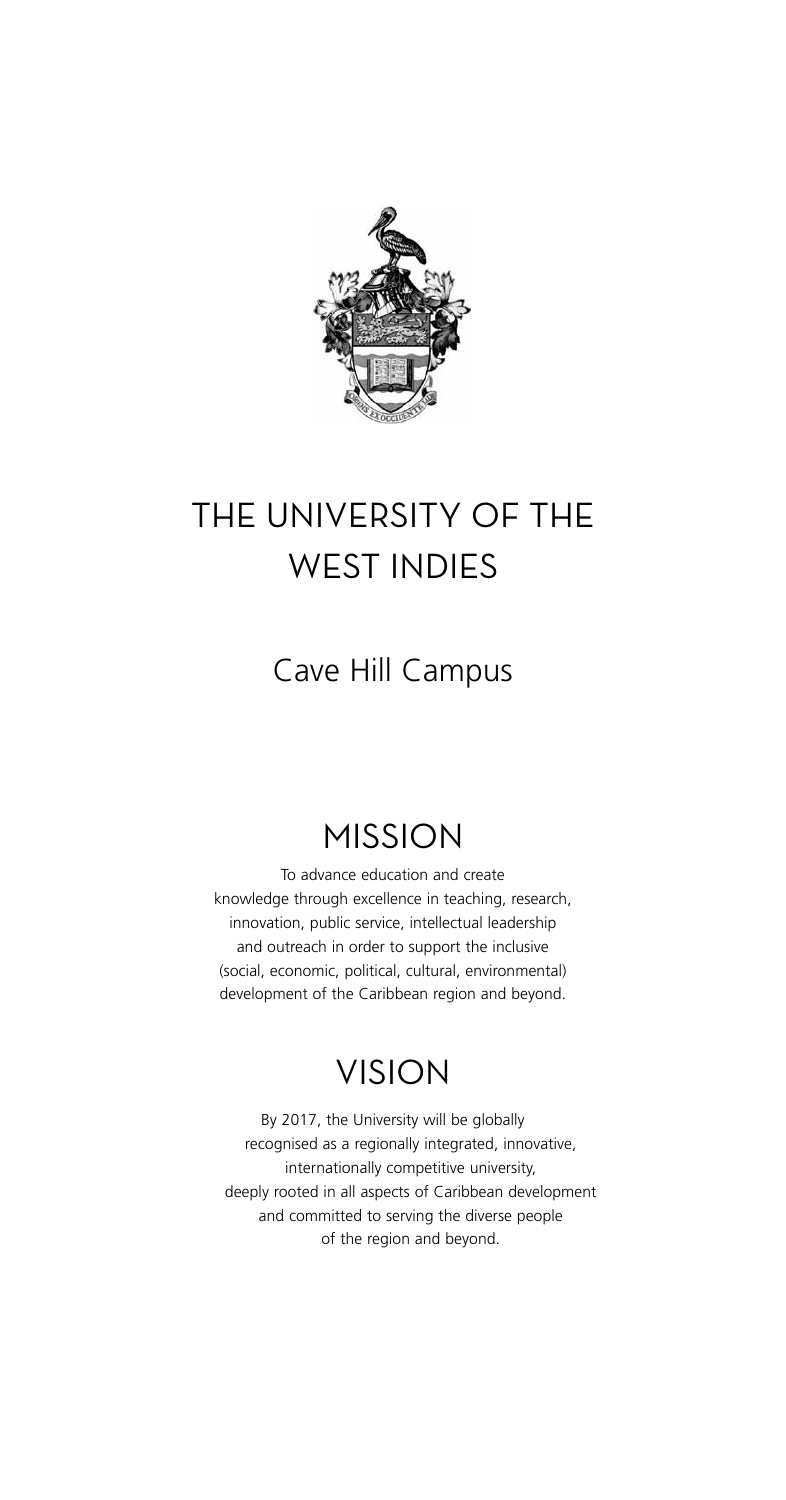# **CONTENTS**

 • Duties and Responsibilities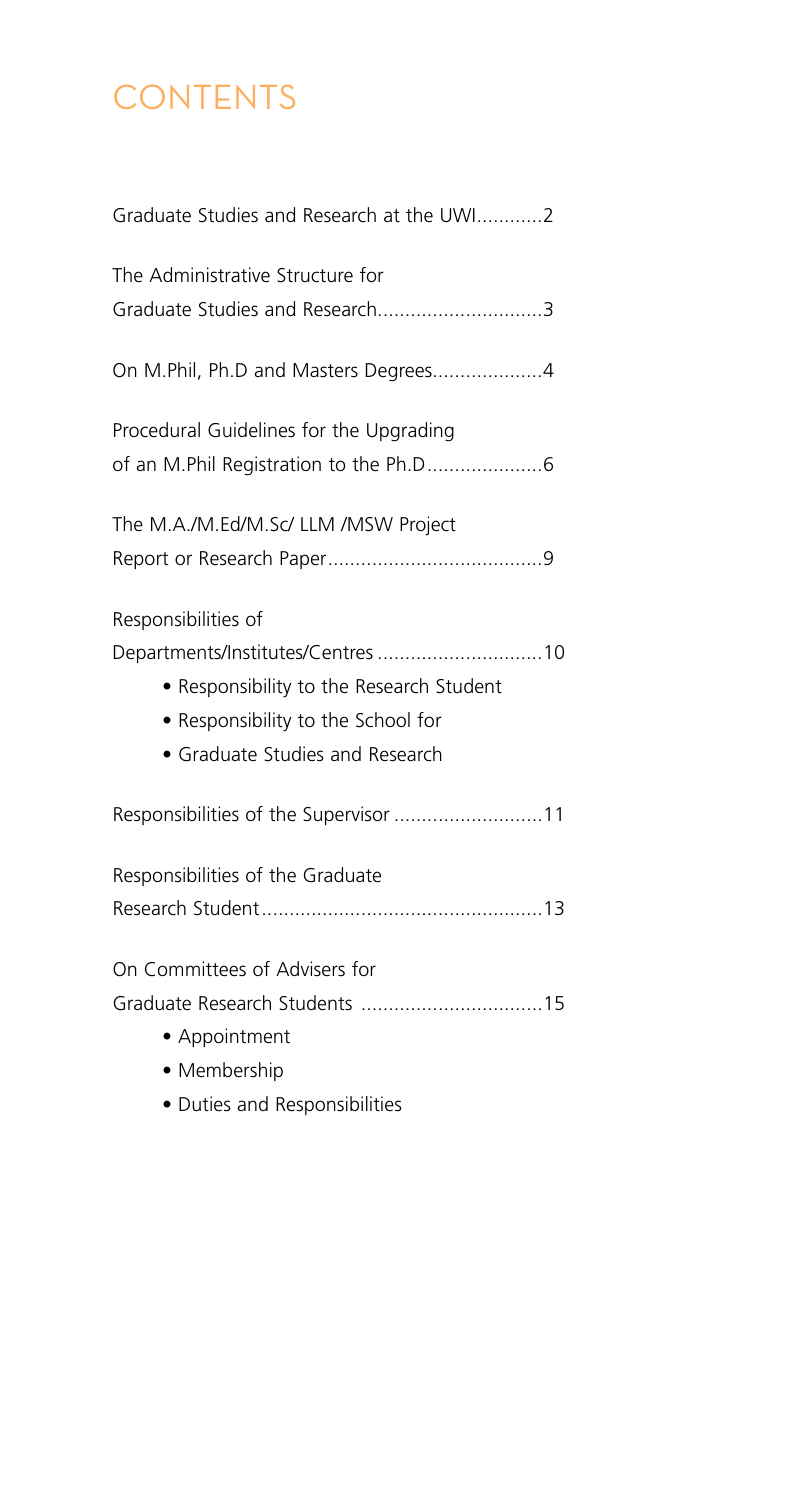#### graduate studies and research at the university of the west indies

Scholarship, research, creativity and their application to human development are the foundations of university life.

The University of the West Indies is committed to imparting existing knowledge through its diverse undergraduate courses and to advanced training at the graduate level. The foundation of this teaching and training is the University's research work that continuously generates new knowledge and understanding. Research informs the teaching programmes and is applied to human problems and the advancement of society regionally and globally.

Research degrees are offered through the M.Phil. and Ph.D. programmes. In these, students conduct research in conjunction with a supervisor, who is a faculty member and recognized scholar in a particular research field, or with a supervisory team of faculty and other experts in the relevant discipline. Following the award of the research degree, original findings are normally published; thus contributing to the dissemination of knowledge and to development.

Many of the taught Masters' Programmes also include training in research methodology and students are required to submit a Project Report or Research Paper in partial fulfillment of the requirement for the award of the Degree.

Guidelines are provided in this Booklet on the roles and responsibilities of the departments, institutes or centres offering the degrees as well as the roles and responsibilities of supervisors and students. Leadership and coordination are provided through the School for Graduate Studies and Research of the University of the West Indies of the campus on which you are studying.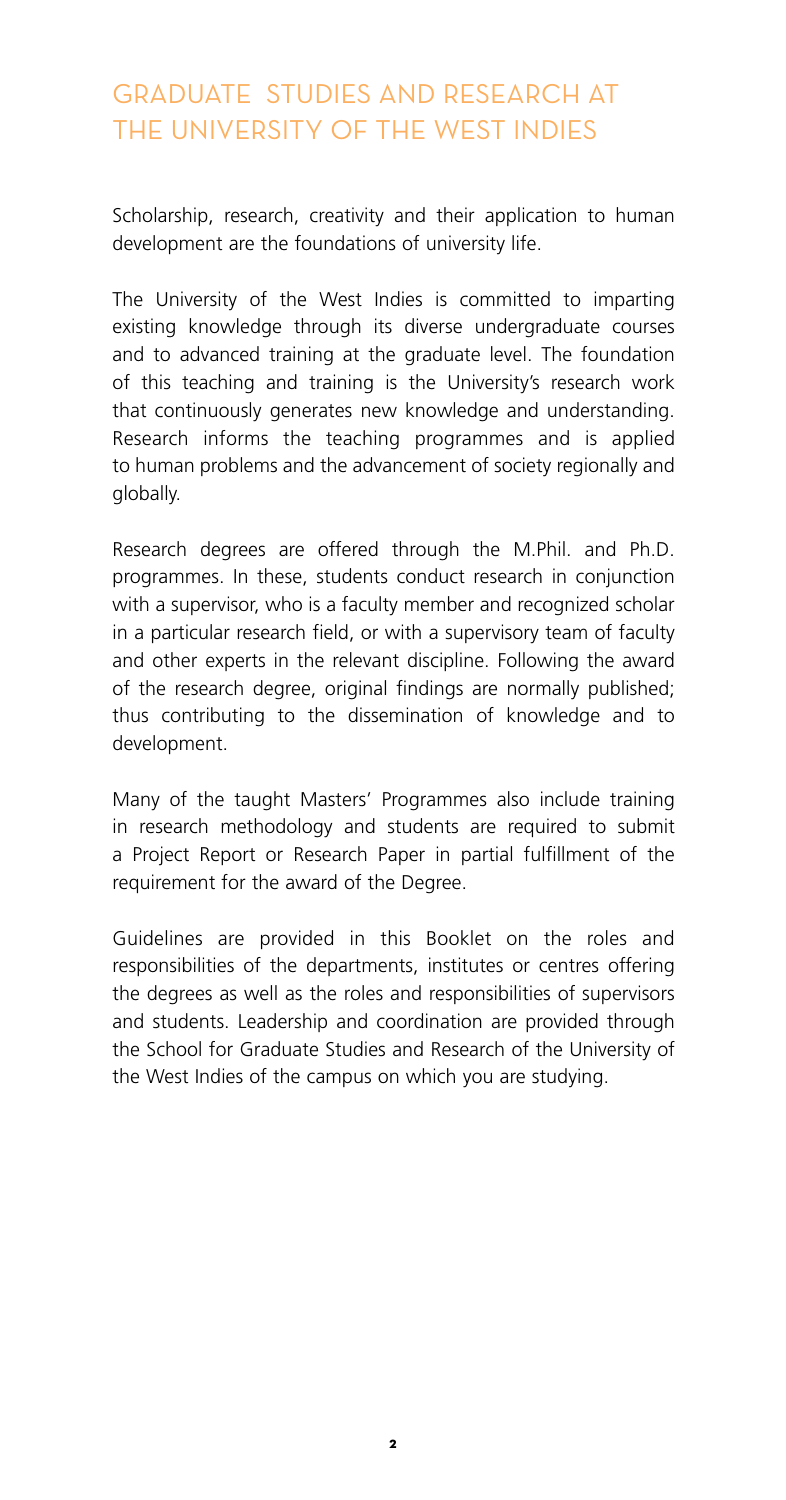#### THE ADMINISTRATIVE STRUCTURE FOR GRADUATE STUDIES AND RESEARCH

The School for Graduate Studies and Research has overall responsibility for all Higher Degrees offered at the University of the West Indies. Final approval for the award of degrees, upgrading of registration, new programmes, come from the office of the Chairman, Board for Graduate Studies and Research.

On each Campus, there is a Committee for Graduate Studies and Research which is responsible for the administration of all higher degrees on that Campus. This extends to such routine matters as application; registration; supervision; scholarships; progress reports; oral, written, project and thesis examinations; support for research and publication; thesis grants; hardship grants; general information; guidance and counselling and intervention and conflict resolution, where necessary.

In each Faculty, there is a Graduate Studies Sub-Committee which considers applications to that Faculty and makes recommendations. The Sub-Committee also makes recommendations concerning leave of absence, extensions to time limits, and any problems you may have concerning your Programme of Study.

The Administrative Staff in all the campus offices of the School for Graduate Studies and Research are always willing to assist you with whatever problems you may encounter. Please do not hesitate to come in and seek advice on any matter.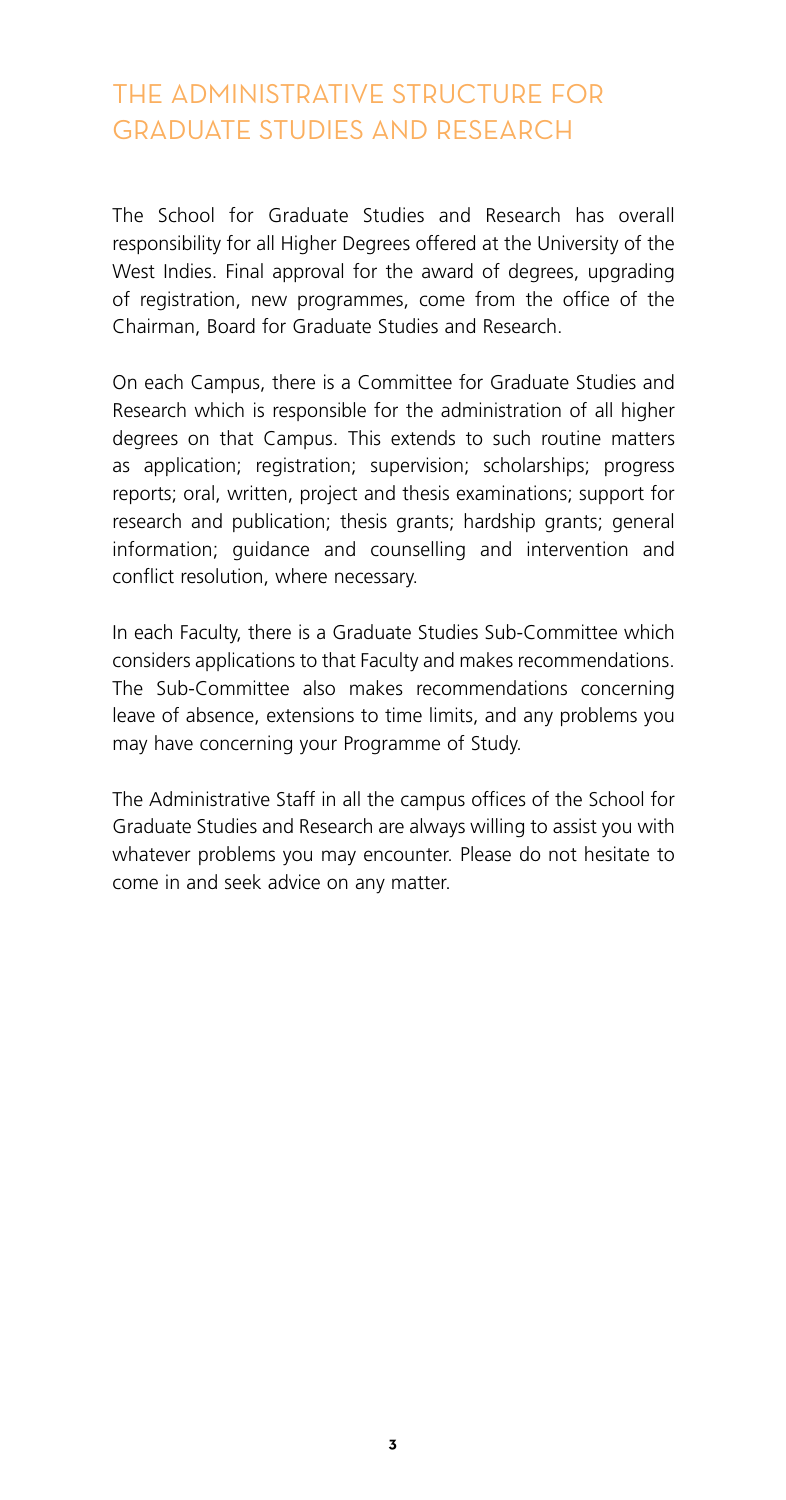#### ON MASTERS' (M.Phil) AND DOCTORAL (Ph.D) DEGREES

All Masters' (M.Phil or equivalent) and Doctoral (Ph.D) programmes of study at the University of the West Indies culminate in the presentation of a thesis conveying the results of the independent study and research carried out by the Graduate Student. It is necessary for Graduate Students, Supervisors, Advisory Committees and Examiners to ensure that the qualitative and quantitative distinction between the M.Phil Degree and Ph.D Degree be understood and maintained.

#### THE MASTER'S THESIS

A Master's Thesis reviews the state of knowledge in a particular field, creates and evaluates a new design or novel experiments in a particular aspect of an area of study or makes an appropriate critique or interpretation of the subject. The Master's Thesis should be evidence of the Graduate Student's ability to review effectively the relevant literature in the field, to undertake independent research and to present the results in a clear, systematic and scholarly form.

It is expected that a Master's Thesis will make at least some independent contribution to knowledge or understanding in the subject area in which the student is working.

#### THE DOCTORAL THESIS

A Doctoral Thesis must set forth a significant contribution to knowledge or understanding, adding to or critiquing through approved research methodologies to the current theoretical underpinnings and empirical base in the student's field of study.

The Thesis must be set forth in a scholarly manner demonstrating the original and independent investigations conducted and setting forth unambiguously its achievements, contributions and findings in a format appropriate to Doctoral Theses in the particular discipline.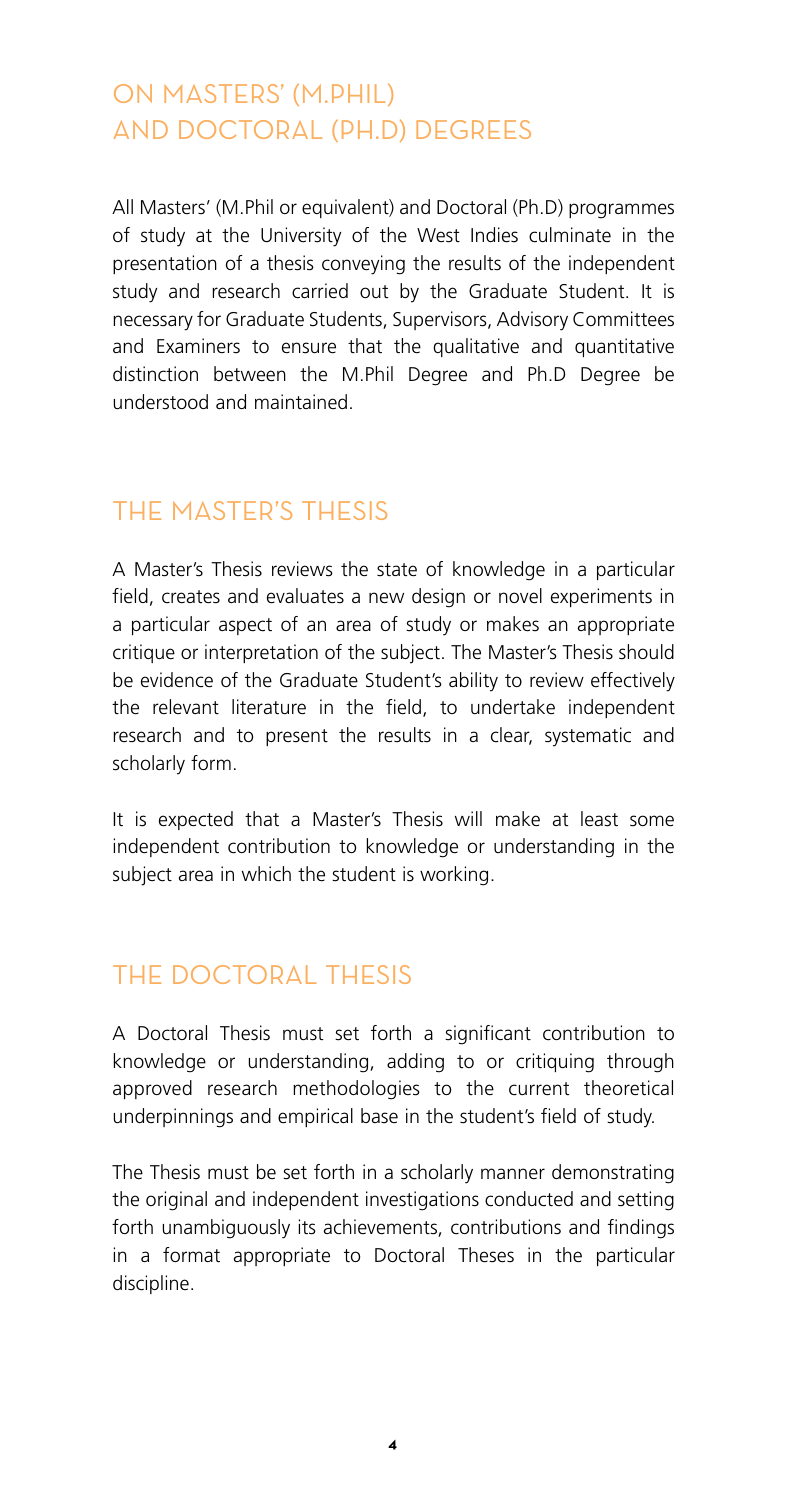The Doctoral Thesis must reflect not only mastery of the subject area under investigation and competence in research techniques, but also the ability to select an important problem for investigation and to deal with it in a mature and competent manner.

The Doctoral Degree is, by nature and tradition, the highest certificate of membership in the academic community. It is meant to indicate the presence of superior qualities of mind, intellectual interest and high attainment and knowledge in a chosen field. It is not conferred merely as a certificate to a prescribed course of study and research, no matter how long or how faithfully pursued. Independent achievement at a high intellectual level is a necessary prerequisite to its conferment. A Doctoral thesis or parts thereof must be judged to be potentially publishable.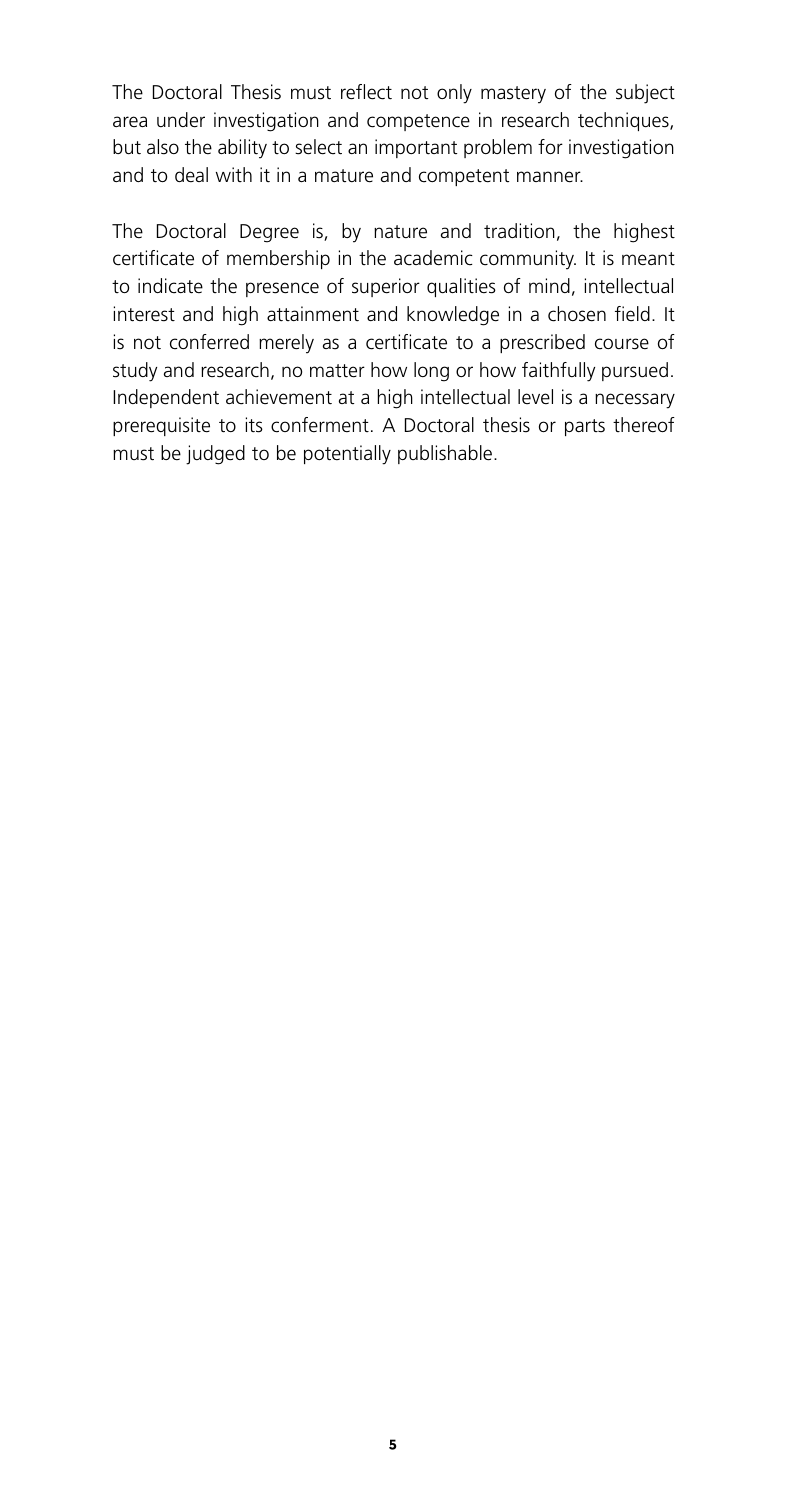### PROCEDURAL GUIDELINES FOR THE UPGRADING OF M.PHIL REGISTRATION TO THE PH.D.

- 1. Postgraduate students who are registered for the M.Phil. Degree and who wish to be considered for the upgrading of their registration to the Ph.D must request the upgrading in the 2nd year of registration. Applications for upgrading will not be considered after the 3rd year of registration. Applicants should have completed all departmental coursework requirements by this time. Students should apply to the Senior Assistant Registrar (Graduate Studies), School for Graduate Studies and Research to have this matter initiated.
- 2. A Supervisor should state in his/her written report to the Head of Department/Director of Institute/Centre and Senior Assistant Registrar why he/she considers the student to be outstanding and whether in his/her opinion the work can be developed to the level of the Ph.D.
- 3. All M.Phil. candidates should note that students who have submitted for examination outstanding M.Phil. these may be recommended by the University Examiners to have their registration status upgraded to that of the Ph.D. This is an alternative route to the Ph.D but can only be determined after the M.Phil. thesis has been submitted and fully examined.
- 4. All recommendations from Departments/Institutes/Centres for Ph.D. registrations are subject to the approval Chairman, Board for Graduate Studies and Research.
- 5. The following are the procedural guidelines which students, supervisors and Departments/Institutes/Centres should follow in seeking the upgrading of registration status from the M.Phil to Ph.D.
- (i) The student should consult with the Supervisor on this matter.
- (ii) The student through the Supervisor and the Head of Department/Director of Institute or Centre should apply to the School for Graduate Studies and Research formally seeking upgrading of his/her registration.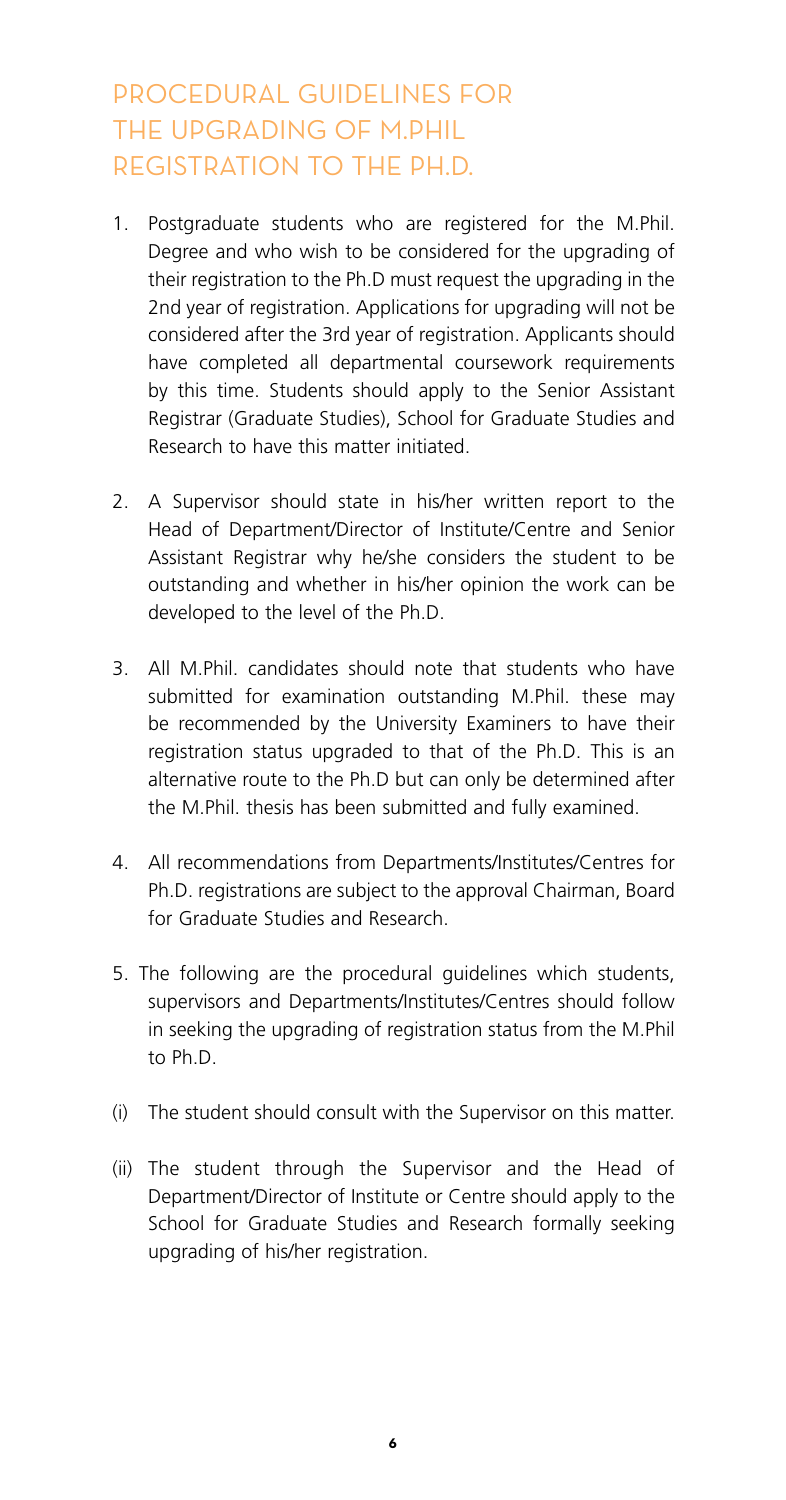- (iii) The Head of Department/Director of Institute or Centre should consult with the Student Advisory Committee, and if he/she is in agreement establishes an Upgrading Assessment Committee. If the Head of Department/Director of Institute or Centre is not in agreement, he/she should submit his/her comments to the Senior Assistant Registrar on the matter, copying his/her letter to the Supervisor. Campus Committee for Graduate Studies and Research will deliberate and recommend in such instances.
- (iv) If the Head of Department/Director of Institute or Centre is a supervisor in an upgrading matter, he/she must delegate his/ her responsibilities as Head of Department/Director of Institute or Centre in such a matter to a Senior academic colleague in the Department/Institute/Centre.
- (v) The Head of Department/Director of Institute or Centre will appoint an Upgrading Assessment Committee including and independent Chairman, after discussions with the Student Advisory Committee and other Departmental colleagues. He/ she will consult also with the Chairman of the appropriate Faculty Committee (where applicable) and the Chairman of the Campus Committee on this matter.
- (vi) The Upgrading Assessment Committee should comprise the Supervisor(s), plus at least two independent Assessors normally chosen from the academic staff of the University, together with the Chairman. In the case of students for whom a Supervisory Committee has been appointed, such a Committee plus the independent Chairman should constitute the Upgrading Assessment Committee.
- (vii) Assessors should be chosen on the basis of their knowledge and experience at the appropriate level in the area of the student's research. One of the assessors may be drawn from outside the University community in the appropriate circumstances.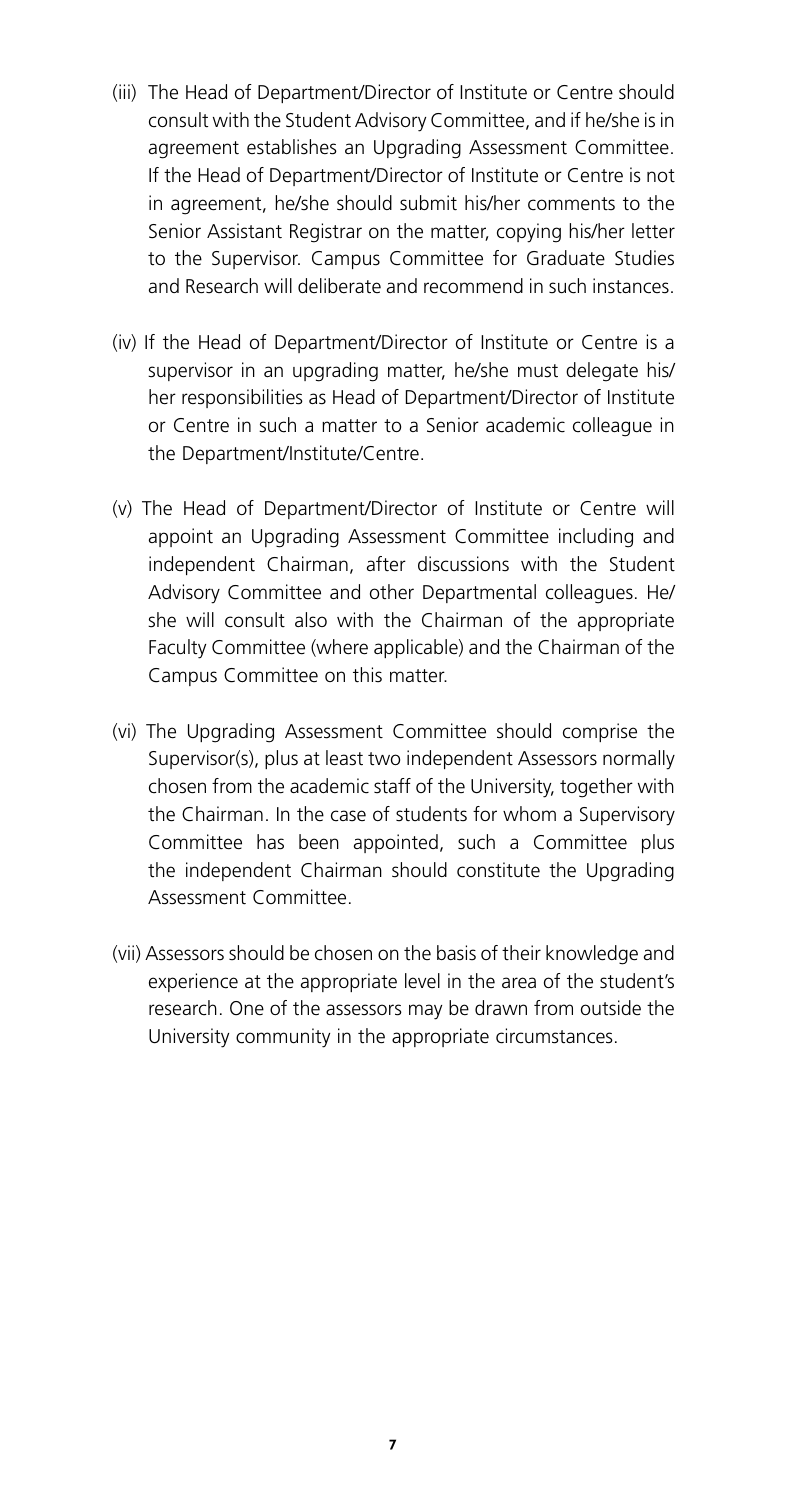- (viii) The designated Chairman should request from the student a copy of his/her Upgrading Proposal for each of the Assessors and a mutually agreed date should be set for the oral presentation by the student of his/her:
	- report on the work done and accomplishments to date under the M.Phil. registration;
	- research proposal to upgrade the work to the Ph.D. beyond the M.Phil. level. Students and Supervisors must note that the Upgrading Assessment Committee will make a rigorous review of the student's past performance and future prospects, so as to evaluate both the student's capacity for independent research at the Ph.D. level and the scope and quality of the expected Ph.D. research.
- (ix) The oral presentation by the student of the upgrading proposal should be conducted by the Chairman, and questions posed to the student by the Assessors. The Chairman will meet with the Assessors after the oral presentation and will receive from them either a joint report or individual reports on the presentation with a recommendation concerning the upgrading and any other relevant issues.
- (x) Such reports together with that of the Chairman's should be forwarded to the Senior Assistant Registrar for the deliberations of the Campus Committee for Graduate Studies and Research. Campus Committee then submits a recommendation to the Chairman, Board for Graduate Studies and Research, and the Supervisor and student would be informed by the Senior Assistant Registrar of the decision.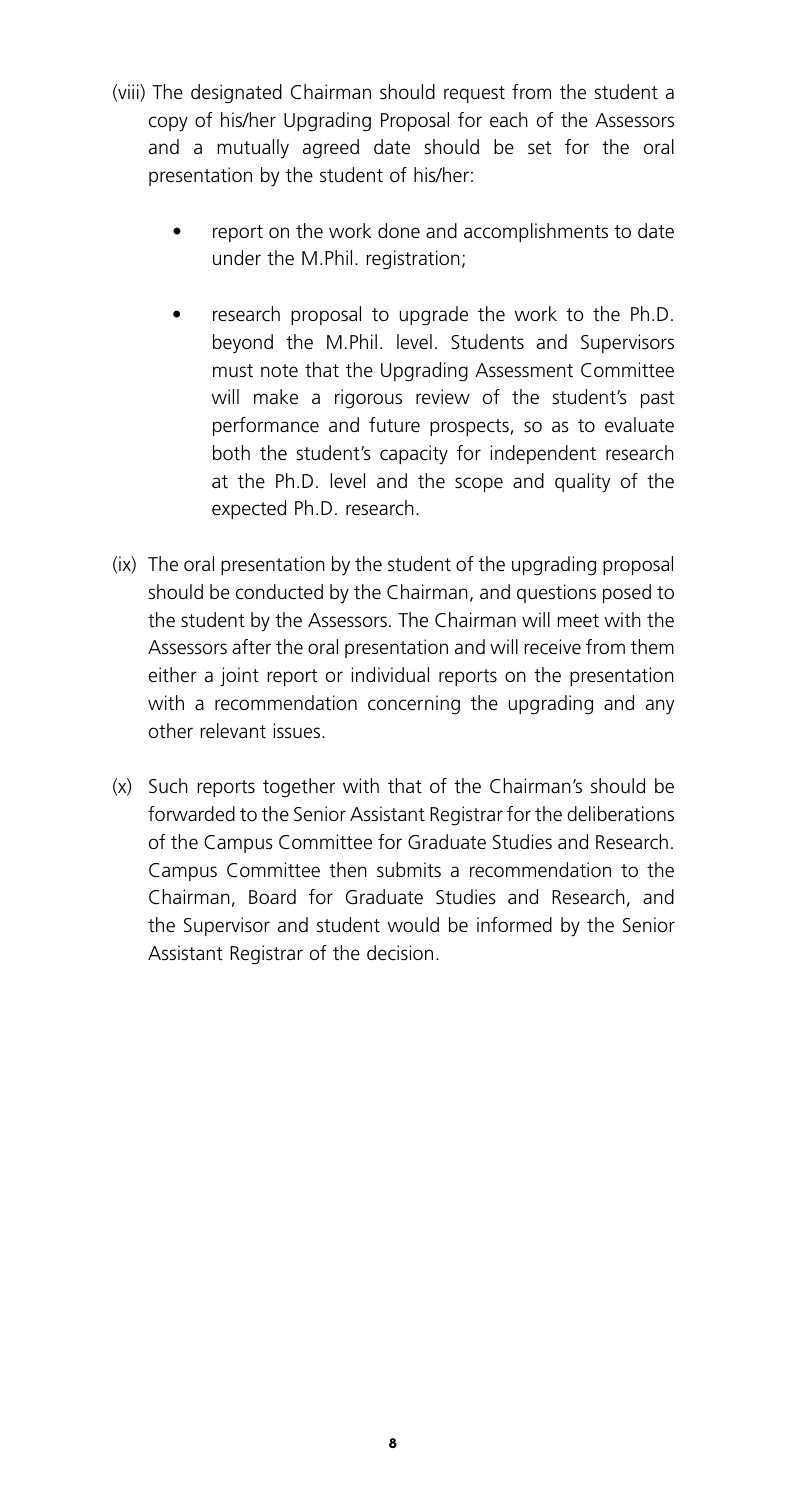### THE M.A./M.Ed/M.Sc/llm/msw PROJECT REPORT OR RESEARCH PAPER

The M.A./M.Ed./M.Sc/LLM/MSW Project Report/Research Paper completed by students in taught Masters' Programmes should demonstrate:

- independent, wide ranging reading in the subject area;
- reasonably in-depth analysis of the literature;
- familiarity with research methods, data collection and analysis, and design and conduct of experiments, as appropriate to the specialisation;
- findings reported in the approved academic style appropriate to the discipline.

It is not expected that the student must necessarily make a contribution to knowledge, but should show a clear understanding of the topic being investigated and its application.

The upper limit in terms of length, exclusive of notes, bibliography, appendices etc. will be indicated by the programme regulations.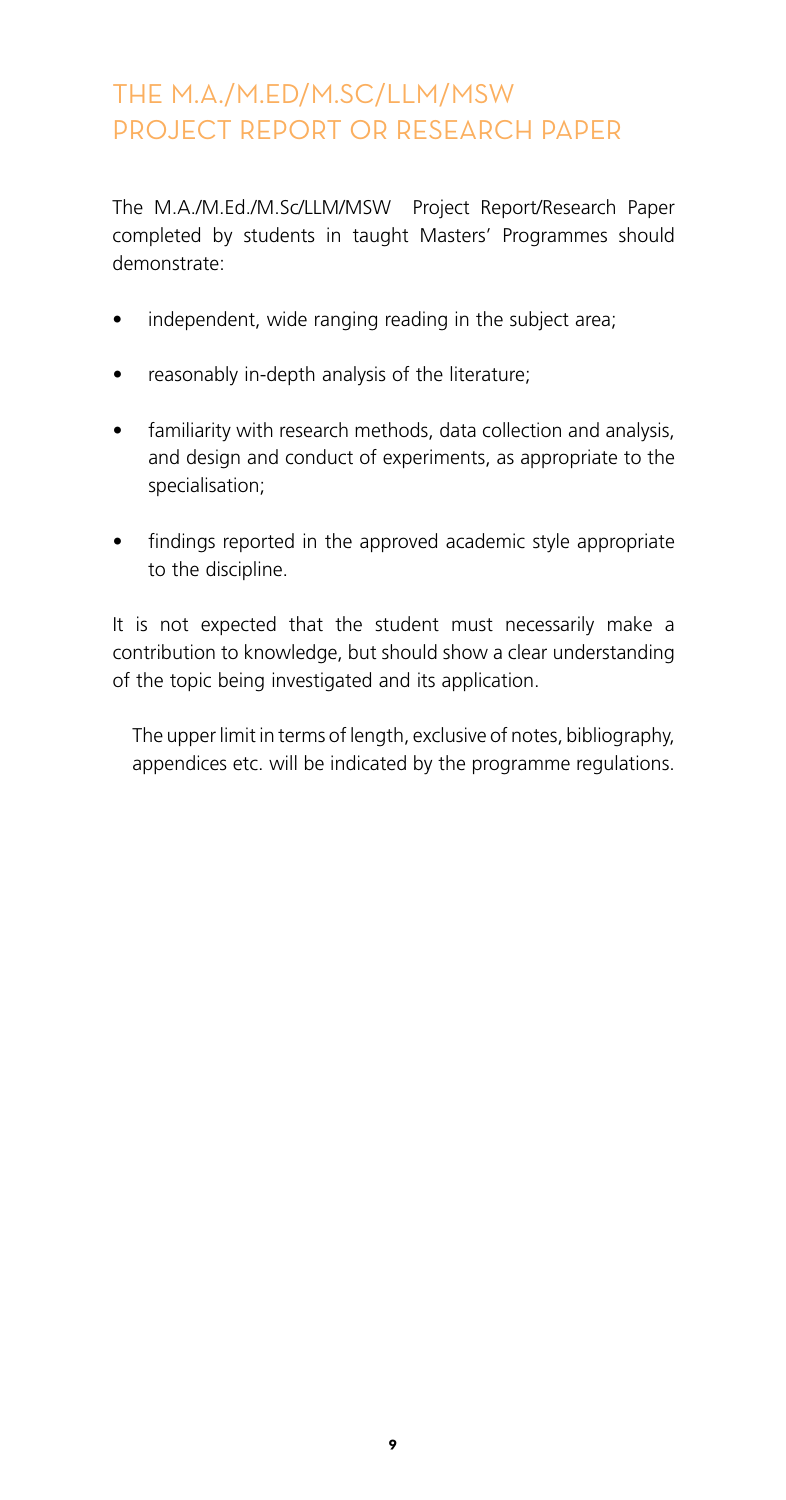### RESPONSIBILITIES OF DEPARTMENTS INSTITUTES/CENTRES

#### **Responsibility to the Research Student**

The interaction between Graduate Research Students and the University usually begins with the Department in which there is a research interest. In particular, the Head of Department (or the Director of an Institute) and a particular member of Staff may serve as the very first point of contact. The responsibility of the Heads of Departments/Director of Institute/Centre to research students include:

- outlining to graduate students the areas of research strength in the Department;
- introducing Graduate Students to members of the academic, technical and administrative staff of the Department, particularly the key research players;
- outlining the expectations of M.Phil. and Ph.D. research and the issues and common problems experienced by students and Departments in the pursuit of such activities;
- providing an outline of the equipment and facilities in the Department for supporting graduate level research;
- identifying areas of support for research students:
	- financial support teaching/research assistantships, demonstratorships, part-time tutoring, etc.
	- office space/a place to study.
	- technical support laboratory space, equipment and materials, technicians, computers, library access, etc.
	- administrative support telephone/fax/e-mail, photocopying, thesis preparation, tea/coffee etc.
	- University research funds, Departmental funds, external funding,
	- research supervision and Advisory Committees.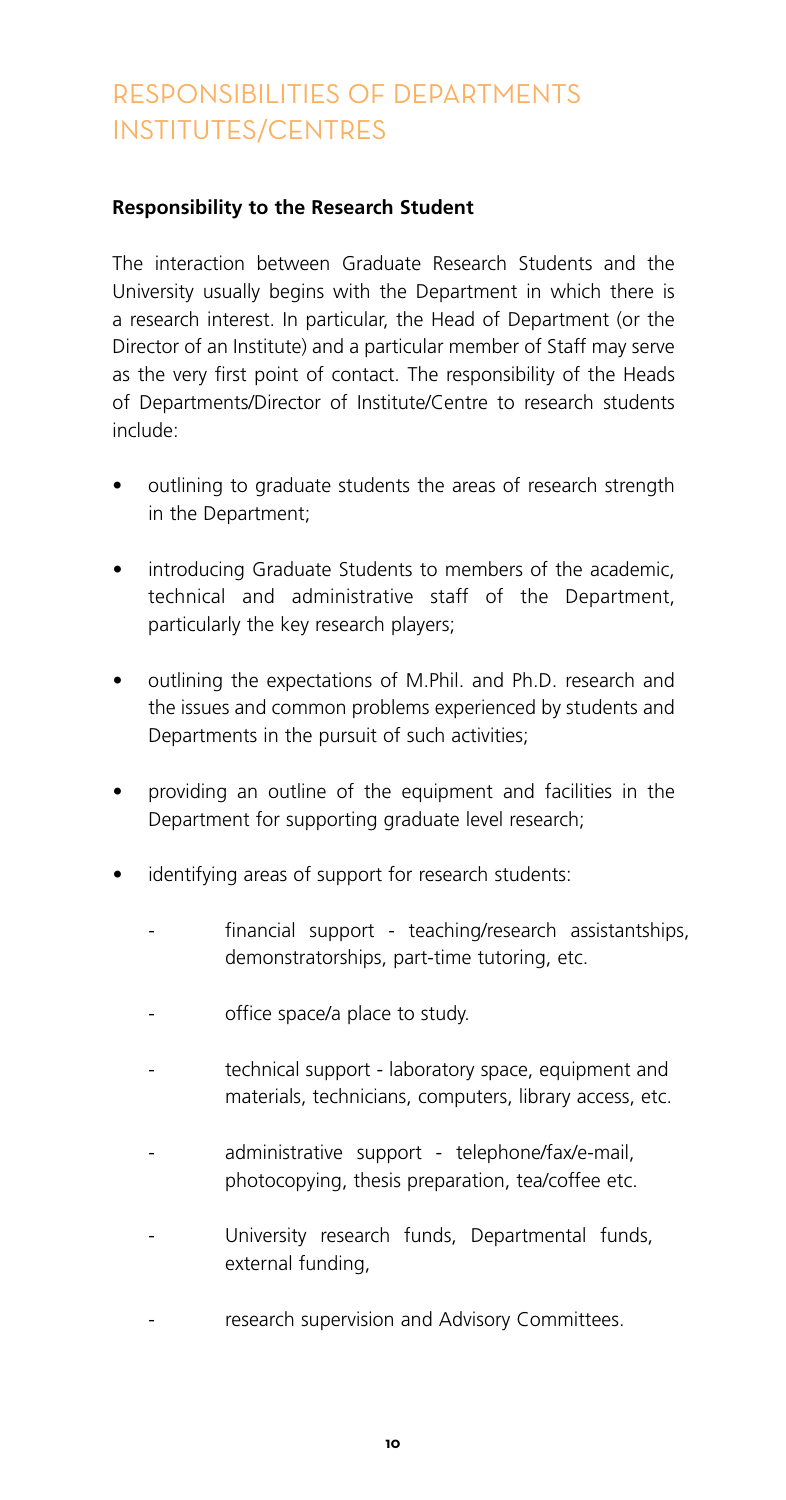It is within Departments that research will be undertaken and it is therefore vital that Heads of Departments create an enabling, supportive environment where the research work of all graduate students and by extension members of academic staff can flourish.

#### **Responsibility to the School for Graduate Studies and Research**

Heads of Departments/Directors of Institutes/Centres have a direct responsibility also to the School for Graduate Studies and Research to ensure progress and quality in terms of graduate research students:

- recommending the acceptance of graduate research students
- ensuring that facilities are available for the conduct of the proposed research;
- nominating Supervisors and members of Advisory Committees;
- ensuring progress of all graduate students including the submission of timely progress reports each Semester;
- conducting research seminars for graduate students;
- nominating Examiners for Theses.

#### RESPONSIBILITIES OF THE SUPERVISOR

- 1 Giving guidance about the nature of research in the relevant discipline(s) and the standard of performance expected at the M.Sc. Project Level, at the M.Phil. or Ph.D levels, about the planning of the research programme, about the objectives and scope of the research to be undertaken, about literature and sources, about requisite techniques (including arranging for instruction where necessary), and about attendance at classes and laboratories where relevant.
- 2 Advising the student of the nature of guidance or comment to be offered on the student's written work, since comments have to be in accordance with the general principle that the work should be the student's.
- 3 Arranging regular meetings with the student, usually once per week.
- 4 Being accessible to the student at other times and as the need arises.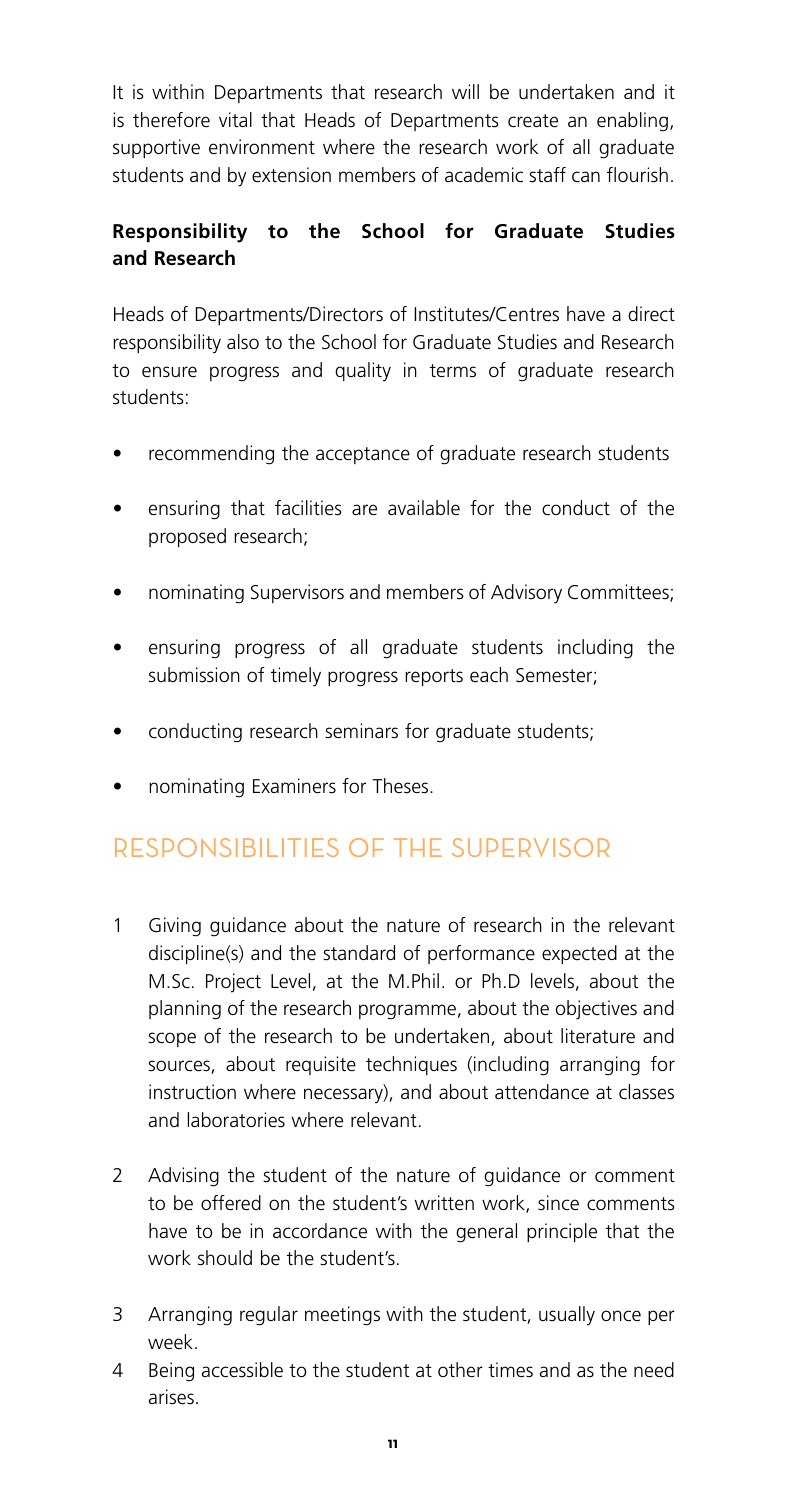- 5 Giving detailed advice on the completion dates of successive stages of the research so that the completed research may be submitted within the scheduled time.
- 6 Requesting written work as appropriate and returning such work with constructive criticism in reasonable time and within the time period stated and or promised.
- 7 Arranging for the student to present his or her research to staff and other graduate students at Graduate Research Seminars at appropriate times during the student's registration.
- 8 Giving general guidance to students, where necessary, on matters pertaining to oral and other examinations, research seminars, etc.
- 9 Ensuring that the student is made aware of inadequacy of progress or of standard of work below that generally accepted; also reminding students of the time limits for the completion of the particular programme of study or research.
- 10 Paying particular attention to non-Campus or overseas students who may in the early stages need very frequent contact, and often advice of a seemingly elementary kind.
- 11 Having met with the Advisory Committee and the student, submit full reports every semester to the School for Graduate Studies and Research on the student's progress which the student must see. If the student is making insufficient progress, or the work is below standard, the Supervisor and the Advisory Committee should recommend whether the student should be allowed to continue or should be warned.
- 12 Reminding the student to act in accordance with University regulations governing entry to the thesis/research paper/ project report examination (normally three months before the expected date of submission of the thesis).
- 13 Making recommendations to the Head of Department on the nomination of the examiners of the student's thesis/research paper/project report, (normally three months before the expected date of submission).
- 14 Ensuring that the final work of the student satisfies accepted standards of usage for scholarly writing, which includes standards of grammar, spelling, punctuation, references, footnotes, bibliography, and that the presentation conforms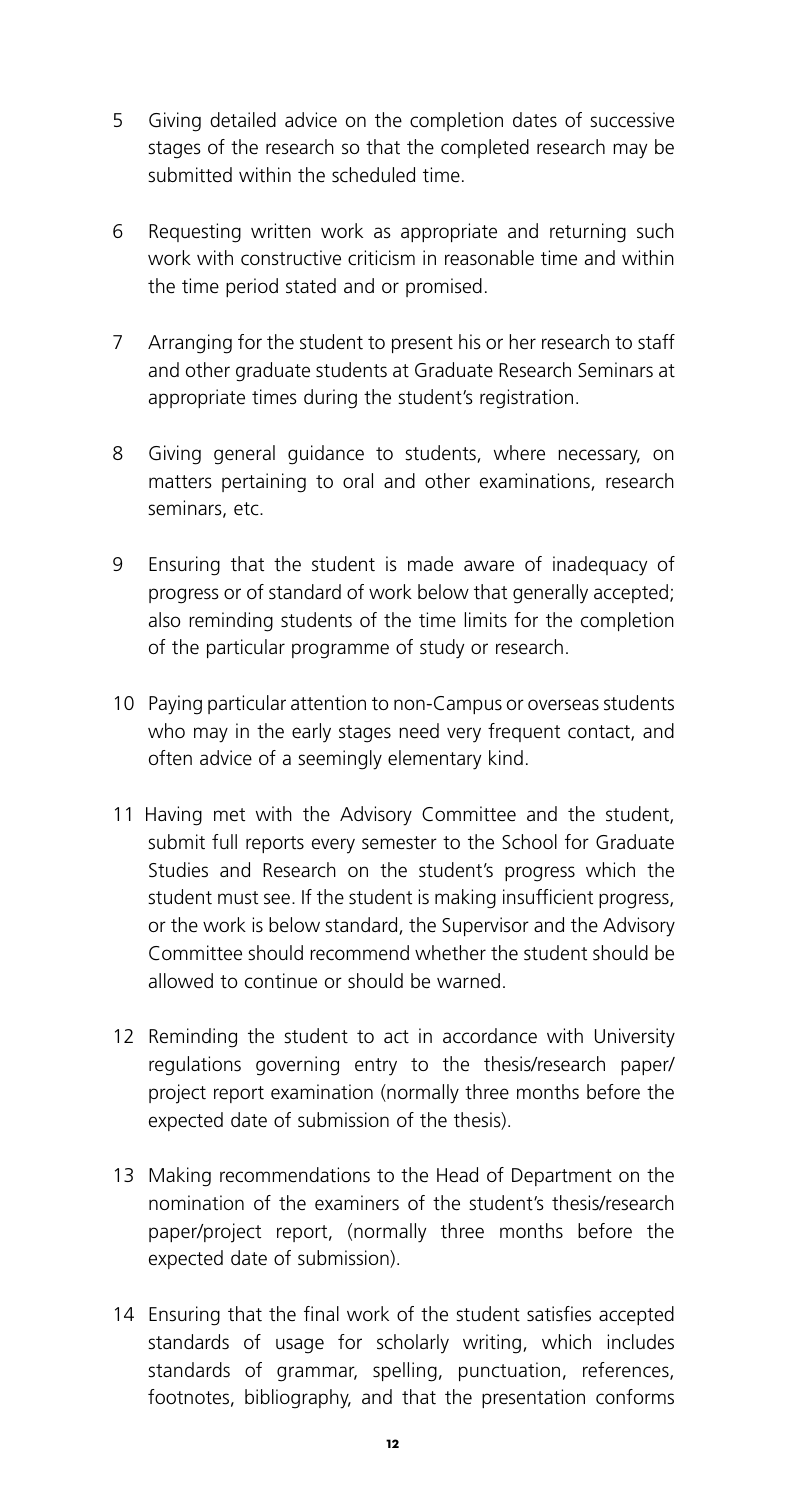to the University's General Regulations (advising the student to consult the Thesis Guide).

- 15 Giving guidance and support to the student in the correction of the Thesis, Project Report, etc. as may have been required by the School for Graduate Studies and Research after the examination process has been completed and prior to the final acceptance of the Thesis.
- 16 Making representation to Head of Department, or to the Chairman, Campus Committee for Graduate Studies and Research, if an effective working relationship with the student has not been established.
- 17 Advising and assisting students on matters pertaining to the presentation of research findings at scholarly conferences, publication of findings in peer reviewed Journals, or in book form, etc.
- 18 Convening meetings at least once per semester of the Advisory Committee to review the progress of the student's research.

### RESPONSIBILITIES OF THE GRADUATE RESEARCH STUDENT

- 1 Keeping the schedule of meetings agreed to with the Supervisor(s) and/or Advisory Committee.
- 2 Taking the initiative in raising with the Supervisor problems or difficulties, however elementary they may seem.
- 3 Seeking guidance and comment on the research programme as necessary.
- 4 Accepting and acting on the advice given by the Supervisor, unless the student, after careful consideration and discussion with the Supervisor, and for good reasons, decides otherwise.
- 5 Maintaining good progress in research in accordance with the schedule agreed to with the Supervisor.
- 6 Assisting the Supervisor and the Advisory Committee in the completion of the Semester's Progress Report.
- 7 Passing creditably and at the first attempt any Departmental or Qualifying courses which may have been prescribed.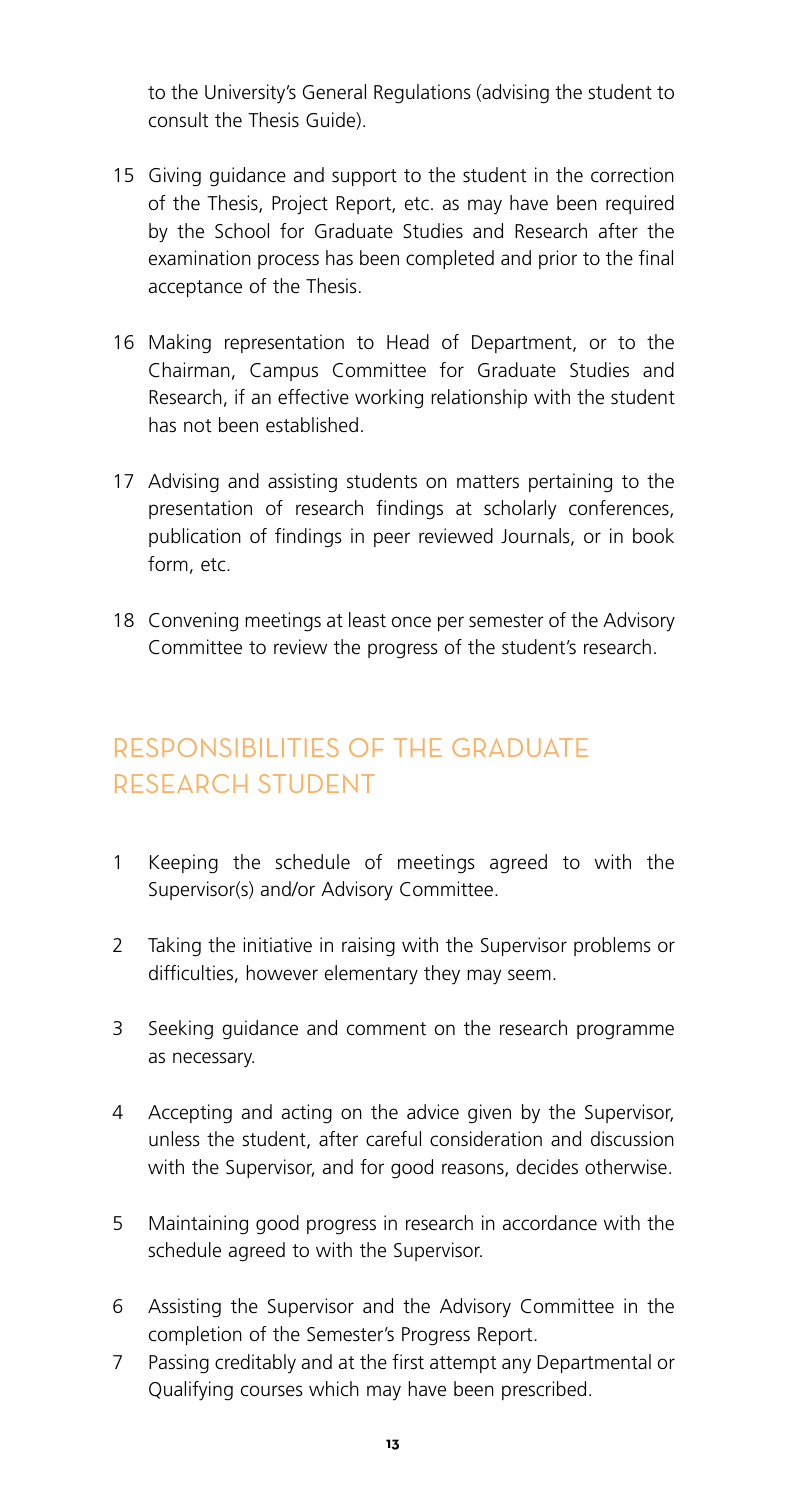- 8 Giving and participating in Graduate Research Seminars and other scholarly activities.
- 9 Making representation to the Head of Department if an effective working relationship is not established with the Supervisor or any member of the Advisory Committee or if, for reasons beyond the student's control, the work is not proceeding satisfactorily. If the Supervisor is also the Head of Department, making such representation to the Dean of the Faculty and then to Chairman, Campus Committee for Graduate Studies and Research, or to any member of the Campus Committee for Graduate Studies and Research.
- 10 Presenting written material as required by the supervisor in sufficient time to allow for comments and discussion before proceeding to the next stage; for example, in the preparation of a Thesis or Project Report.
- 11 Taking responsibility for the final presentation of the Thesis or Project Report in terms of writing, style, grammar, spelling, references, end/footnotes, bibliography.
- 12 Submitting a Thesis, Project Report or Dissertation within the time limits set by the University.
- 13 Familiarizing yourselves with the rules and regulations of the University, particularly the **"General Regulations for Graduate Diplomas and Degrees"** and its **"Policy on Research Ethics"** for example.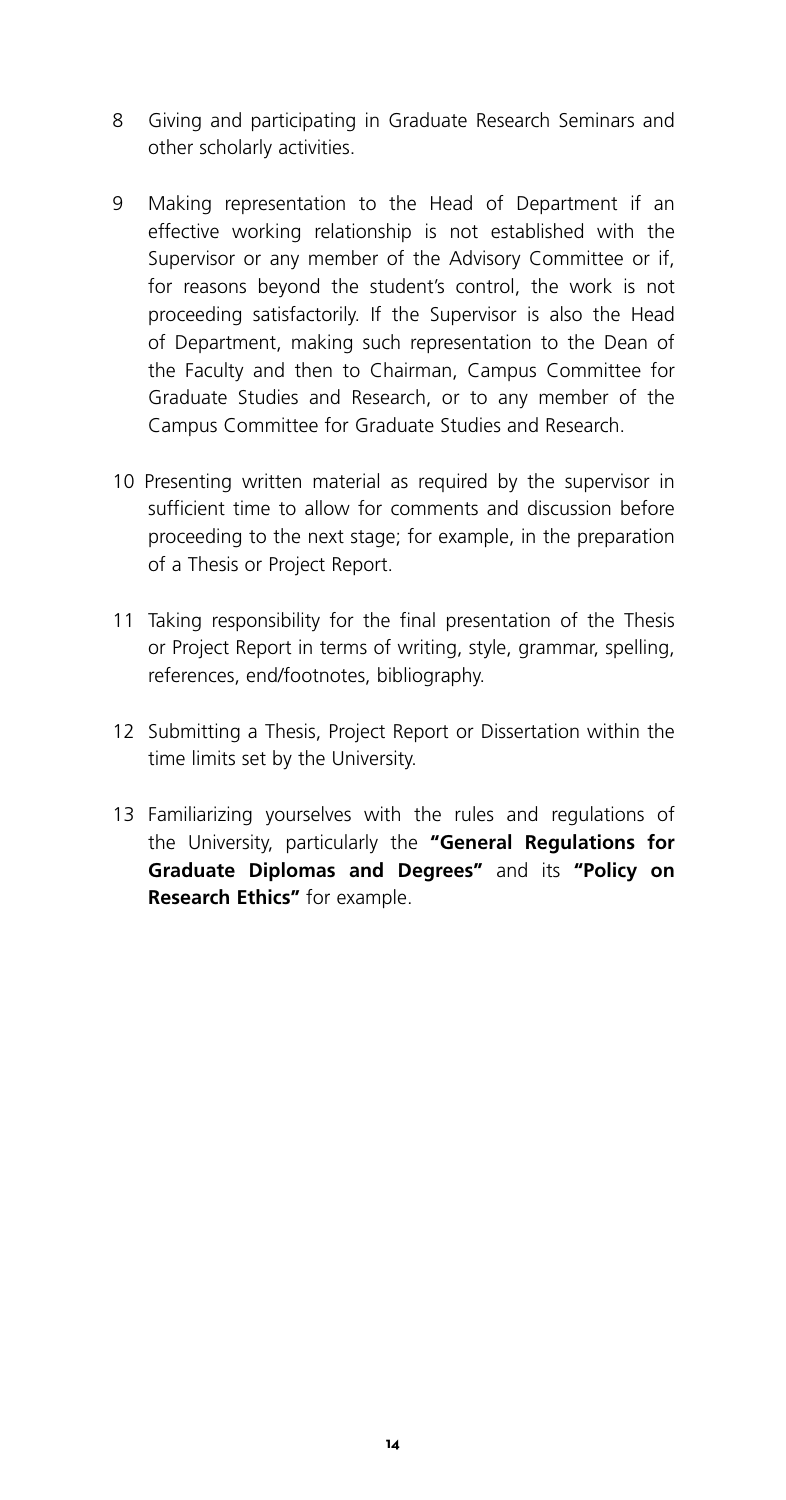### ON COMMITTEES OF ADVISERS FOR GRADUATE RESEARCH STUDENTS

#### **APPOINTMENT**

- 1 A Supervisor(s) and a Committee of Advisers are to be appointed by the School for Graduate Studies and Research for each graduate student registered at the University of the West Indies for a higher degree by research i.e. M.Phil. (or. equivalent) and Ph.D. candidates.
- 2 Advisory Committees will be nominated by the Departmental Head, and appointed by the Chairman, Board for Graduate Studies and Research.
- 3 In keeping with normal practice, at the time of acceptance of an M.Phil. or Ph.D. candidate, Departments will nominate a Supervisor and where necessary Joint or Co-Supervisors to direct the graduate student's research.
- 4 The Advisory Committee should be appointed as soon as possible after the graduate student has begun Master's or Doctoral work and in general, no later than the end of the first semester of the student's registration in the programme.

#### **MEMBERSHIP**

- 1 The Advisory Committee shall be made up of at least three persons, including the Supervisor(s) of the student's research.
- 2 The Supervisor will serve as Chairperson of the Committee of Advisers.
- 3 Committee members may be drawn from a different Faculty Campus, or from outside the University (one member).

#### **DUTIES AND RESPONSIBILITIES**

1 Advisory Committees will provide a wider boundary of experience, intellect, reasoning and scholarship, a resource upon which the graduate student may draw, beyond that of the Supervisor(s). The Supervisor(s) remains principally responsible for guiding and directing the research work of the student and for his or her academic development.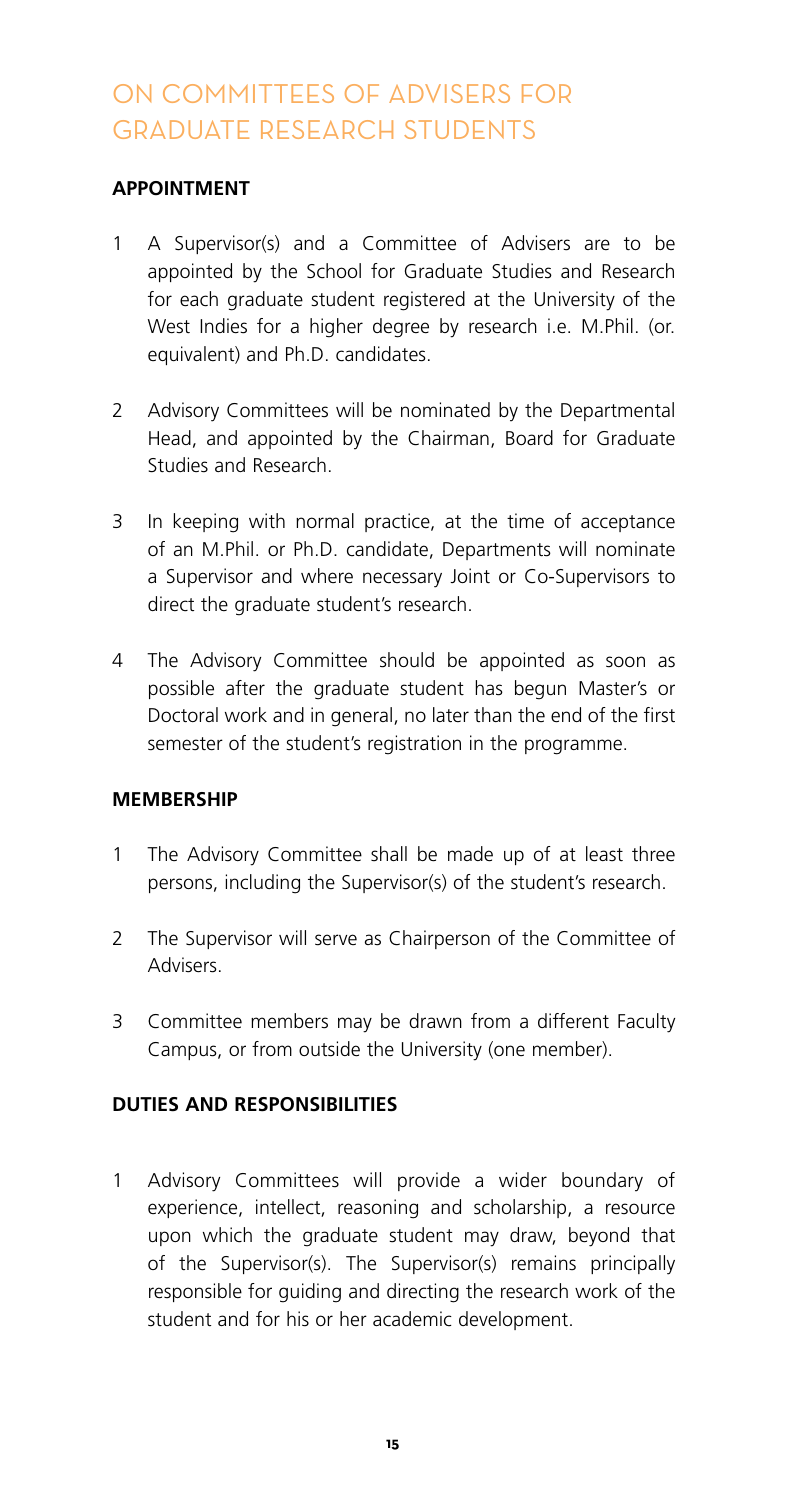- 2 The Advisory Committee shall take all reasonable steps to assist the graduate student to overcome any difficulties he or she may be facing in completing the research programme in the stipulated time and to act as a source of advice and support.
- 3 The Advisory Committee will be convened as soon as possible after their appointment to review the background of the graduate student and to discuss and approve a programme of study and research, and plans for executing the same.
- 4 The Advisory Committee will review at least once per Semester the research progress of the graduate student to date, his/ her expected results and to make suggestions to the graduate student for the completion of the research including thesis preparation.
- 5 The Committee will formally report each Semester through the Registrar to the Chairman, Board for Graduate Studies and Research on the progress of the graduate student and make appropriate recommendations, with a copy of the recommendations being provided for the student. The Committee's report will replace the existing Supervisor's report.
- 6 Members of the Advisory Committee will serve as evaluators of all Graduate Research Seminar(s) given by the student and in any upgrading of the Registration (M.Phil. to Ph.D.) exercise.
- 7 Members of the Advisory Committee may serve as Internal Examiners of the student's thesis, so as to assure the School for Graduate Studies and Research that the thesis and in particular a doctoral thesis contains original research, makes a contribution to knowledge and is presented in the acceptable manner.
- 8 Any other duties which may be assigned to the Advisory Committee from time to time by the Chairman, Board for Graduate Studies and Research, and to deal with specific issues concerning a student's progress.